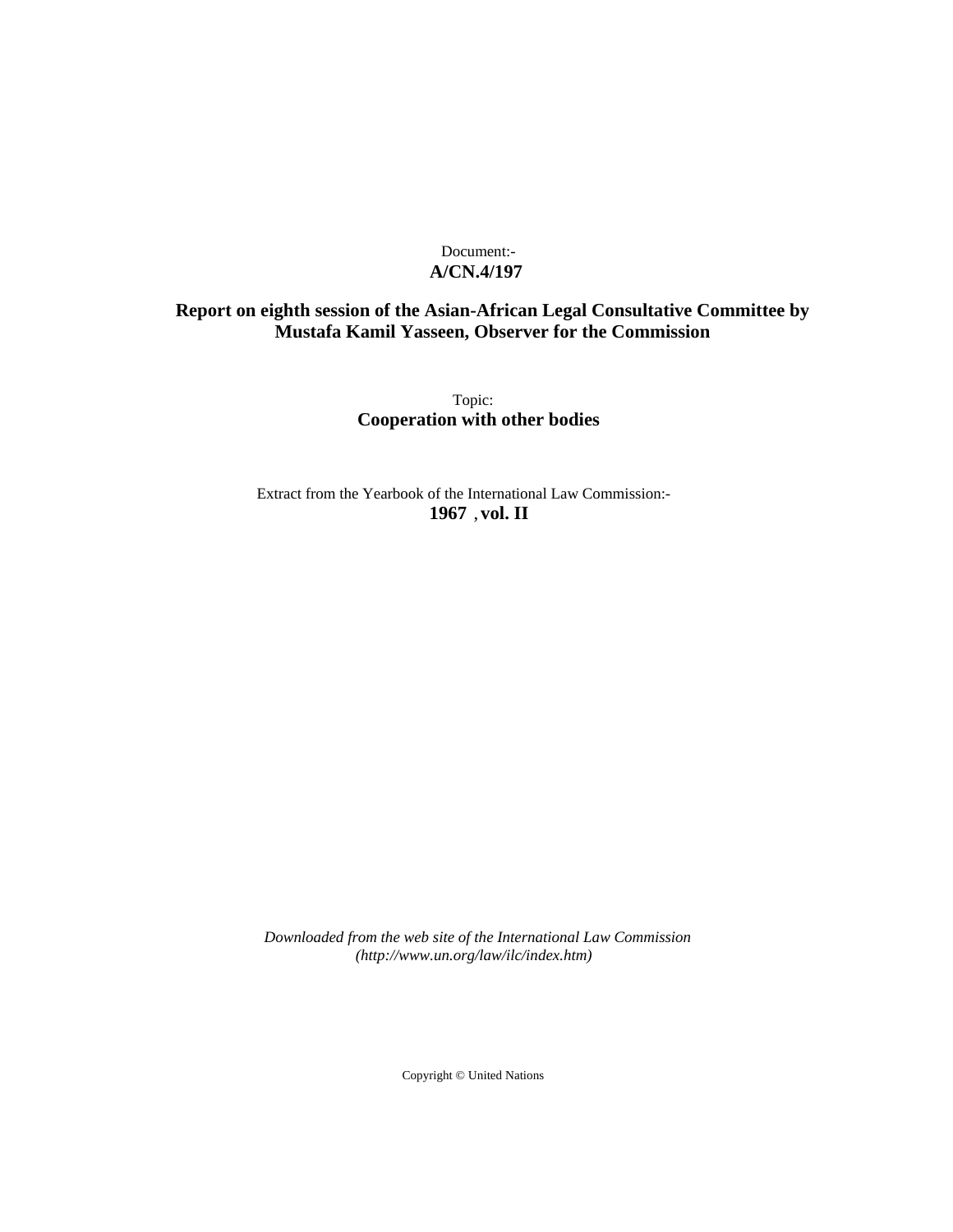# CO-OPERATION WITH OTHER BODIES

[Agenda item **5]**

# **DOCUMENT A/CN.4/197**

**Report on the eighth session of the Asian-African Legal Consultative Committee (Bangkok, 8-17 August 1966) by Mr. Mustafa Kamil Yasseen, Observer for the Commission**

*[Original text: French/English]*

*[7 August 1967]*

**1. In** accordance with the decision taken by the International Law Commission at its eighteenth session, I had the pleasure of attending, as an observer, the eighth session of the Asian-African Legal Consultative Committee, which was held at Bangkok from 8 to 17 August 1966.

2. The session was attended by delegations from Ceylon, Ghana, India, Indonesia, Iraq, Japan and Pakistan; observers for the Congo (Kinshasa), Iran, Malaysia, the Philippines, the League of Arab States, the International Law Commission, the Office of the United Nations High Commissioner for Refugees and the International Law Association of the USSR were also present.

3. The Prime Minister of Thailand addressed the Committee at the opening meeting. He stressed the role which the countries of Asia and Africa were called upon to play in the formulation of international law and wished the Committee and all those taking part in the session "success in their united efforts in pursuit of a worthy cause, namely, to defend and uphold the rule of law as opposed to the rule of force".

4. The head of the delegation of Thailand (Mr. Sanya Dharmasakti) and the head of the delegation of Indonesia (Mr. F. Latumeten) were elected President and Vice-President respectively.

The secretariat for the session was directed by Mr. Ben San, Secretary of the Committee.

5. At its first meeting, the Committee adopted the following agenda:

- I. ADMINISTRATIVE AND ORGANIZATIONAL MATTERS
	- 1. Adoption of the agenda
	- 2. Election of the President and Vice-President
	- 3. Admission of observers to the session
	- 4. Consideration of the Secretary's report
	- 5. Consideration of the Committee's programme of work for 1967
- 6. Immunities and privileges of the Committee
- 7. Date and place of the ninth session
- II. MATTERS ARISING OUT OF THE WORK DONE BY THE INTERNATIONAL LAW COMMISSION UNDER ARTICLE 3 *(A)* OF THE STATUTES
	- 1. Consideration of the report on the work done by the International Law Commission at its seventeenth session
	- 2. Law of treaties
- III. MATTERS REFERRED TO THE COMMITTEE BY THE GOVERNMENTS OF THE PARTICIPATING COUNTRIES UNDER ARTICLE 3 *(B)* OF THE STATUTES
	- 1. The rights of refugees (referred by the Government of the United Arab Republic)
	- 2. Codification of the principles of peaceful coexistence (referred by the Government of India)
	- 3. Status of aliens (referred by the Government of Japan)
		- *(a)* Diplomatic protection of aliens by their home States; and
		- *(b)* Responsibility of States arising out of maltreatment of aliens
	- 4. Law of outer space (referred by the Government of India)
- IV. MATTERS OF COMMON CONCERN TAKEN UP BY THE COMMITTEE UNDER ARTICLE  $3$  (c) OF THE STATUTES
	- 1. Relief against double taxation (referred by the Government of India)
	- 2. Participation in general multilateral treaties concluded under the auspices of the League of Nations (taken up by the Committee at the sixth session)
- V. Any other matter that may be permitted by the President.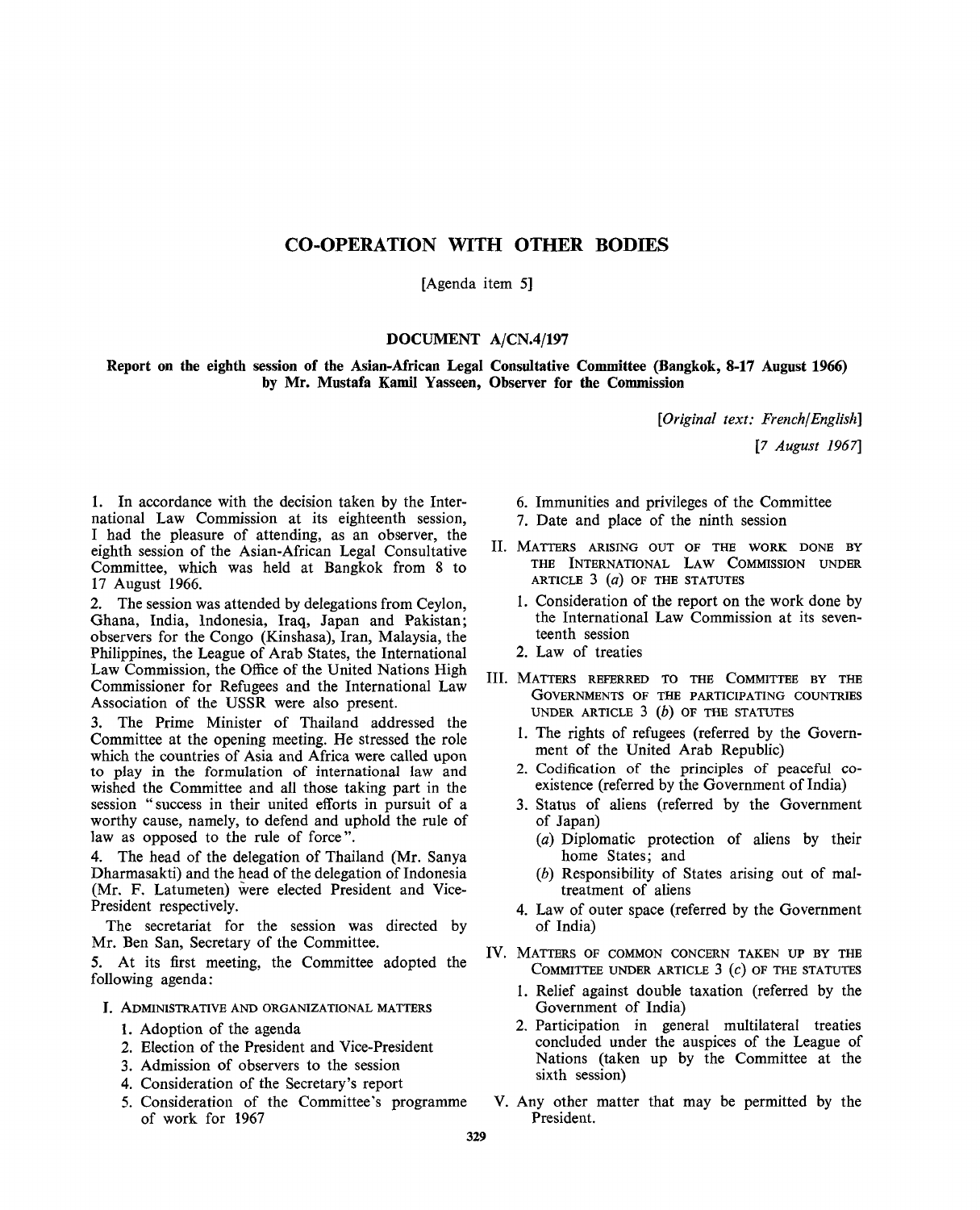6. The Committee decided that items 4, 5 and 6 of part I of the agenda would be referred to an Administrative Sub-Committee consisting of one member of each delegation for consideration and report.

It was also decided to refer item 2 of part HI to a Sub-Committee, after a general discussion.

With regard to item 1 of part IV (Relief against double taxation), the Committee noted that the Sub-Committee appointed at the seventh session had not submitted any recommendation and decided to refer the item to a Sub-Committee of the present session.

The Committee also decided to defer consideration of item 3 *(b)* of part HI (Responsibility of States arising out of maltreatment of aliens).

It was decided that the items on the agenda would be considered in the following order:

(1) General discussion of item 2 of part III (Codification of the principles of peaceful co-existence);

(2) Consideration of item 1 of part III (The rights of refugees);

(3) Consideration of the report of the Sub-Committee on item 1 of part IV;

(4) General discussion on matters arising out of the work done by the International Law Commission: items 1 and 2 of part II (Report of the Commission and Law of treaties) and item 2 of part IV (Participation in general multilateral treaties concluded under the auspices of the League of Nations):

(5) Item 3 *(a)* of part III (Diplomatic protection of aliens by their home States).

7. Later, at the fourth meeting, the representative of Ghana proposed "that the Committee should consider under article 3 (c) of its Statutes the effect of the recent judgement of the International Court of Justice on South-West Africa". He said that "if the Committee was pleased to take up the suggestion there could be a general discussion at this session and thereafter [the question could] be referred to the Secretariat for preparation of a brief for fuller consideration at the next session of the Committee".

That proposal was adopted.

The main items considered by the Committee will now be briefly reviewed.

8. *Codification of the principles of peaceful co-existence*

This item was referred to the Committee by the Government of India. It was first taken up at the seventh session, held at Baghdad, when the Committee decided to request the Secretariat to collect material on the subject and to draw up a report for submission to the Committee at its eighth session.

At this session, the Committee continued its discussion of the item and several members made general statements; it was decided to entrust the detailed consideration of the item to a Sub-Committee.

In view of the lack of time, and because the same subject has been studied by a Special Committee whose report is to be discussed at the twenty-first session of the General Assembly of the United Nations, the Sub-Committee concluded, after considering the item, that it would be advisable to wait until the subject had been further discussed by the United Nations and to undertake more studies on the development of State practice in the matter. It recommended that the subject should be considered again at the ninth session.

The Committee endorsed the Sub-Committee's views; it decided to request the secretariat to continue its study of the subject and, in the light of the discussion that had taken place in the Committee, to revise the draft it had prepared and submit the revised text to the Committee at its ninth session.

### 9. *The rights of refugees*

This item was referred to the Committee by the Government of the United Arab Republic; it was examined at the sixth and seventh sessions, and the Committee also devoted most of this session to it.

The Committee first heard the representative of the United Nations High Commissioner for Refugees and, after a general discussion, examined the articles provisionally adopted at the seventh session. It adopted nine articles, dealing with the definition of the term " refugee ", loss of status as a refugee, asylum to a refugee, the right of return, the right to compensation, the minimum standard of treatment, obligations, and expulsion and deportation. These articles are reproduced in annex B.

It was stressed during the discussion that the aim was not to draw up a regional convention, but to recommend certain general principles which the Committee considered "appropriate with regard to the rights relating to treatment of refugees; it was up to each government to decide whether it would accept the recommendation of the Committee and, if so, in what manner the recommendation would be given effect".

# 10. *Questions arising out of the recent judgement of the International Court of Justice on South-West Africa*

This item was briefly discussed and some members made general statements on it. The representative of Ghana spoke of a more equitable geographical distribution of seats on the International Court of Justice and of the need to terminate the mandate and entrust the administration of South-West Africa to the United Nations. The Committee decided "to direct that the subject be placed on the agenda of the next session as a priority item and that the Secretariat be requested to study the questions raised in the course of discussion in the Committee at this session and to prepare a detailed brief on the subject for consideration by the Committee at its ninth session".

# 11. *Matters arising out of the work done by the International Law Commission*

The discussion dealt mainly with the law of treaties and more particularly with the fate of the International Law Commission's draft on that topic.

At the request of the President of the Committee, I made a statement on behalf of the International Law Commission, in which I stressed the importance of the co-operation between the two bodies in the progressive development and codification of international law and asked the Committee to make a thorough study of the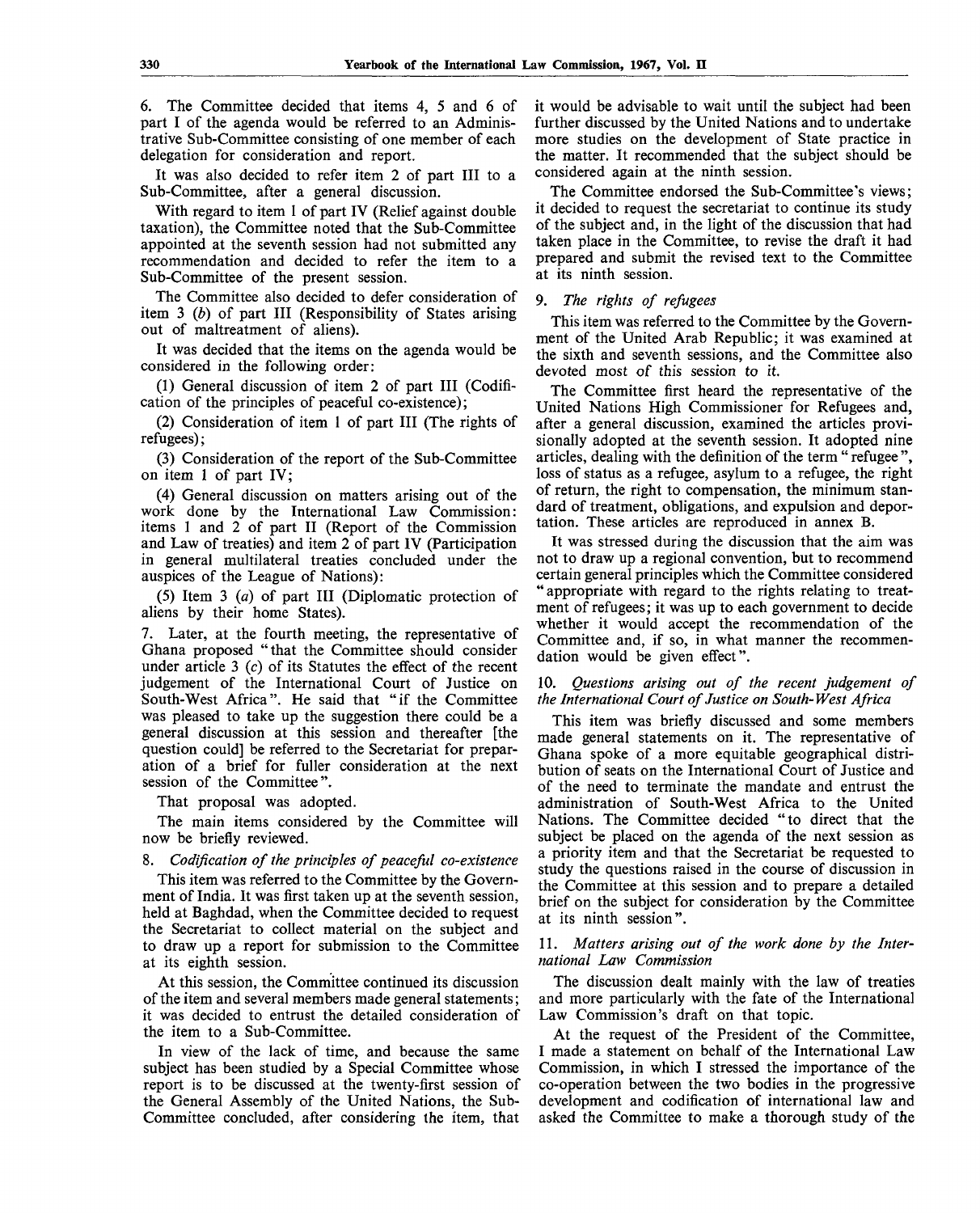draft on the Law of Treaties, so that its member States could clearly define their positions on it. My statement is reproduced in annex C.

All the members expressed their desire that the co-operation between the Committee and the International Law Commission should be continued and strengthened in the interests of a better understanding of the contemporary world.

The Committee's interest in the work of the International Law Commission is not adventitious, for it is called upon by article 3 (a) of its own Statutes " to examine questions that are under consideration by the International Law Commission and to arrange for the views of the Committee to be place before the said Commission; to consider the reports of the Commission and to make recommendations thereon to the governments of the participating countries".

With regard to this item of its agenda, the Committee decided

to take up at its next session, for consideration, the draft Articles on the subject adopted by the Commission, with a view to formulating proposals and suggestions from the Asian-African viewpoint for consideration by the Governments of the participating countries;

. . . to appoint Mr. Sompong Sucharitkul as Special Rapporteur, with the request that he prepare a report on the specific points arising out of the International Law Commission's draft on the subject which require consideration from the Asian-African viewpoint;

. . . to request the Governments of the participating countries to send their comments on the draft articles to the Rapporteur through the Secretariat of the Committee, before the end of December 1966;

[to request] the Rapporteur to complete his report by the end of March 1967 and to transmit the same to the Secretariat of the Committee;

[to direct] the Secretariat to send the report of the Rapporteur to the Governments of the participating countries for their views and to place the same before the Committee at its next session, together with the comments and observations that may be received from the Governments of the participating countries;

. . . to give priority to this subject at its ninth session.

12. In conclusion, I must express my admiration for all the preparatory studies made by the Secretary and his staff, for the very high standard of the discussions which took place and for the valuable work produced during the session in the form of reports and resolutions.

Lastly, I have particular pleasure in expressing to the President and members of the Committee and its secretariat my deep gratitute for the warm welcome they gave me, and to His Excellency Mr. T. Khoman, the Minister for Foreign Affairs of Thailand and a former member of the International Law Commission, my sincere thanks for his kindness and civility to me and to the International Law Commission.

#### **ANNEXES**

#### ANNEX A

**List of heads of delegations and observers at the eighth session of the Asian-African Legal Consultative Committee**

[not reproduced]

#### ANNEX B

**Principles concerning treatment of refugees as adopted by the Asian-African Legal Consultative Committee at its eight session**

#### *Article I—Definition of the term "refugee"*

*A* refugee is a person who, owing to persecution or wellfounded fear of persecution for reasons of race, colour, religion, political belief or membership of a particular social group:

(a) leaves the State of which he is a national, or the country of his nationality, or, if he has no nationality, the State or country of which he is a habitual resident; or,

*(b)* being outside such State or country, is unable or unwilling to return to it or to avail himself of its protection.

*Exceptions:*

(1) A person having more than one nationality shall not be a refugee if he is in a position to avail himself of the protection of any State or country of which he is a national.

(2) A person who, prior to his admission into the country of refuge, has committed a crime against peace, a war crime, or a crime against humanity or a serious non-political crime or has committed acts contrary to the purposes and principles of the United Nations shall not be a refugee.

*Explanation:* The dependants of a refugee shall be deemed to be refugees.

*Explanation:* The expression "leaves" includes voluntary as well as involuntary leaving.

NOTES<sup>.</sup>

(i) The delegation of Ghana reserved its position on this article.

(ii) The delegations of Iraq, Pakistan and the United Arab Republic expressed the view that, in their opinion, the definition of the term " refugee" includes a person who is obliged to leave the State of which he is a national under the pressure of an illegal act or as a result of invasion of such State, wholly or partially, by an alien with a view to occupying the State.

(iii) The delegations of Ceylon and Japan expressed the view that in their opinion the expression "persecution" means something more than discrimination or unfair treatment but includes such conduct as shocks the conscience of civilized nations.

(iv) The delegations of Japan and Thailand expressed the view that the word "and" should be substituted for the word "or" in the last line of paragraph (a).

(v) In exception (2) the words "prior to his admission into the country of refuge" were inserted by way of amendment to the original text of the draft article on the proposal of the delegation of Ceylon and accepted by the delegations of India,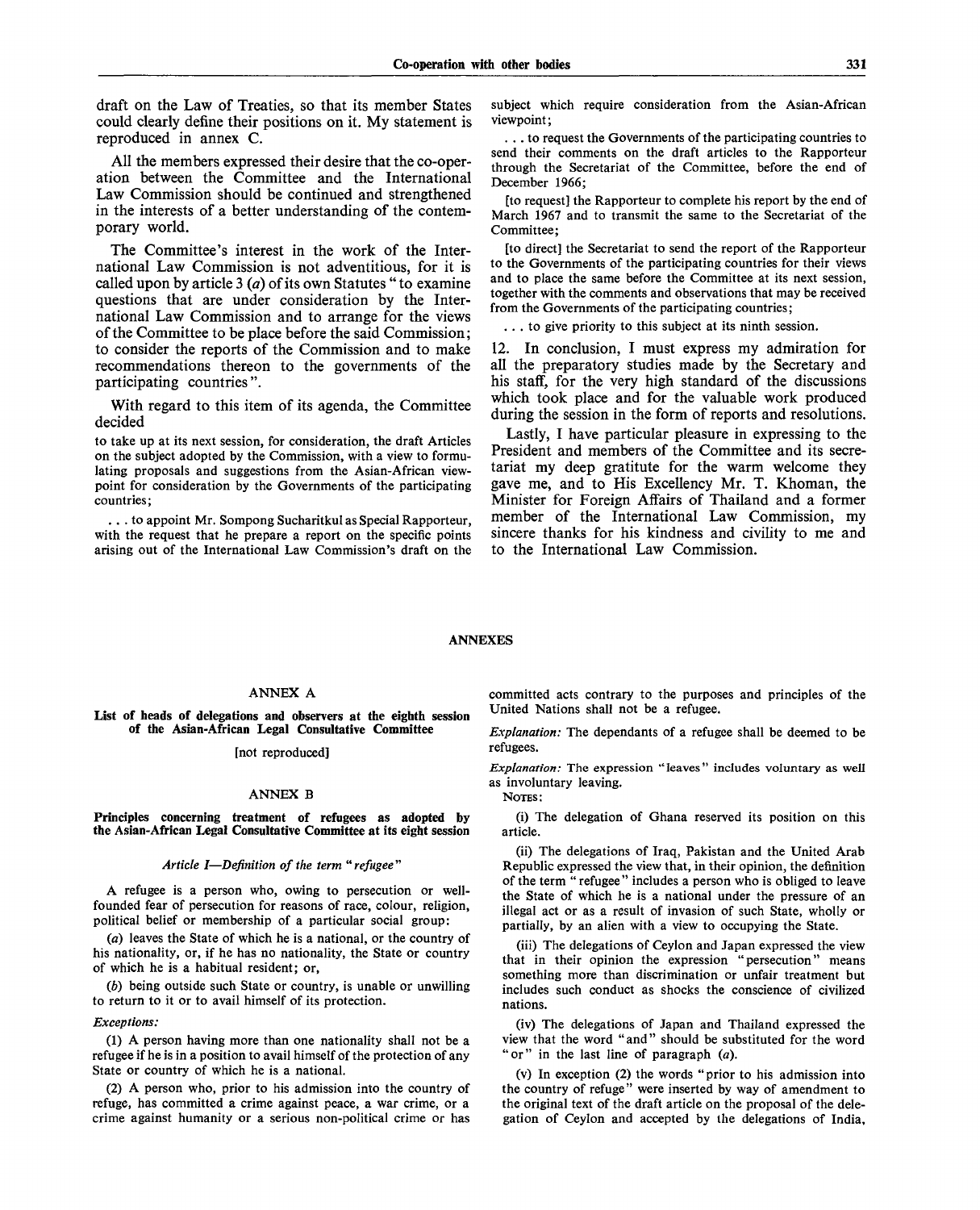Indonesia, Japan and Pakistan. The delegations of Iraq and Thailand did not accept the amendment.

(vi) The delegation of Japan proposed insertion of the following additional paragraph in the article in relation to the proposal under note (iv)

"A person who was outside of the State of which he is a national or the country of his nationality, or if he has no nationality, the State or the country of which he is a habitual resident, at the time of the events which caused him to have a well-founded fear of above-mentioned persecution and is unable or unwilling to return to it or to avail himself of its protection shall be considered refugee.'

The delegations of Ceylon, India, Indonesia, Iraq and Pakistan were of the view that this additional paragraph was unnecessary. The delegation of Thailand reserved its position on this paragraph.

#### *Article II*—*Loss of status as refugee*

1. A refugee shall lose his status as refugee if—

- (i) he voluntarily returns permanently to the State of which he was a national or the country of his nationality, to the State or the country of which he was a habitual resident; or
- (ii) he has voluntarily re-availed himself of the protection of the State or country of his nationality; or
- (iii) he voluntarily acquires the nationality of another State or country and is entitled to the protection of that State or country.

2. A refugee shall lose his status as a refugee if he does not return to the State of which he is a national, or to the country of his nationality, or, if he has no nationality, to the State or country of which he was a habitual resident, or if he fails to avail himself of the protection of such State or country after the circumstances in which he became a refugee have ceased to exist.

*Explanation: It* would be for the State of asylum of the refugee to decide whether the circumstances in which he became a refugee have ceased to exist.

NOTES :

(i) The delegations of Iraq and the United Arab Republic reserved their position on paragraph 1 (iii).

(ii) The delegation of Thailand wished it to be recorded that the loss of status as a refugee under paragraph 1 (ii) will take place only when the refugee has successfully re-availed himself of the protection of the State of his nationality because the right of protection was that of his country and not that of the individual.

#### *Article III*—*Asylum to a refugee*

1. A State has the sovereign right to grant or refuse asylum in its territory to a refugee.

2. The exercise of the right to grant such asylum to a refugee shall be respected by all other States and shall not be regarded as an unfriendly act.

3. No one seeking asylum in accordance with these Principles should, except for overriding reasons of national security or safeguarding the populations, be subjected to measures such as rejection at the frontier, return or expulsion which would result in compelling him to return *to* or remain in a territory if there is a well-founded fear of persecution endangering his life, physical integrity or liberty in that territory.

4. In cases where a State decides to apply any of the above-mentioned measures to a person seeking asylum, it should grant provisional asylum under such conditions as it may deem appropriate, to enable the person thus endangered to seek asylum in another country.

## *Article IV*—*Right of return*

A refugee shall have the right to return if he so chooses to the State of which he is a national or *to* the country of his nationality and in this event it shall be the duty of such State or country to receive him.

#### *Article V*—*Right to compensation*

1. A refugee shall have the right to receive compensation from the State or the country which he left or to which he was unable to return.

2. The compensation referred to in paragraph 1 shall be for such loss as bodily injury, deprivation of personal liberty in denial of human rights, death of dependants of the refugee or of the person whose dependant the refugee was, and destruction of or damage to property and assets, caused by the authorities of the State or country, public officials or mob violence.

NOTES:

(i) The delegations of Pakistan and the United Arab Republic were of the view that the word "also" should be inserted before the words "such loss" in paragraph 2.

(ii) The delegations of India and Japan expressed the view that the words "deprivation of personal liberty in denial of human rights", should be omitted.

(iii) The delegations of Ceylon, Japan and Thailand suggested that the words "in the circumstances in which the State would incur state responsibility for such treatment to aliens under international law" should be added at the end of paragraph 2.

(iv) The delegations of Ceylon, Japan, Pakistan and Thailand expressed the view that compensation should be payable also in respect of the denial of the refugee's right to return to the State of which he is a national.

(v) The delegation of Ceylon was opposed to the inclusion of the words "or country" in this Article.

(vi) The delegations of Ceylon, Ghana, India and Indonesia were of the view that in order to clarify the position the words "arising out of events which gave rise to the refugee leaving such State or country" should be added to paragraph 2 of this Article after the words "mob violence".

#### *Article VI*—*Minimum standard of treatment*

1. A State shall accord to refugees treatment in no way less favourable than that generally accorded to aliens in similar circumstances.

2. The standard of treatment referred to in the preceding clause shall include the rights relating to aliens contained in the Final Report of the Committee on the Status of Aliens, annexed to these Principles, to the extent that they are applicable to refugees.

3. A refugee shall not be denied any rights on the ground that he does not fulfil requirements which by their nature a refugee is incapable of fulfilling.

4. A refugee shall not be denied any rights on the ground that there is no reciprocity in regard to the grant of such rights between the receiving State and the State or country of nationality of the refugee or, if he is stateless, the State or country of his former habitual residence.

NOTES:

(i) The delegations of Iraq and Pakistan were of the view that a refugee should generally be granted the standard of treatment applicable to the nationals of the country of asylum.

(ii) The delegation of Indonesia reserved its position on paragraph 3 of the article.

(iii) The delegations of Indonesia and Thailand reserved their position on paragraph 4 of the article.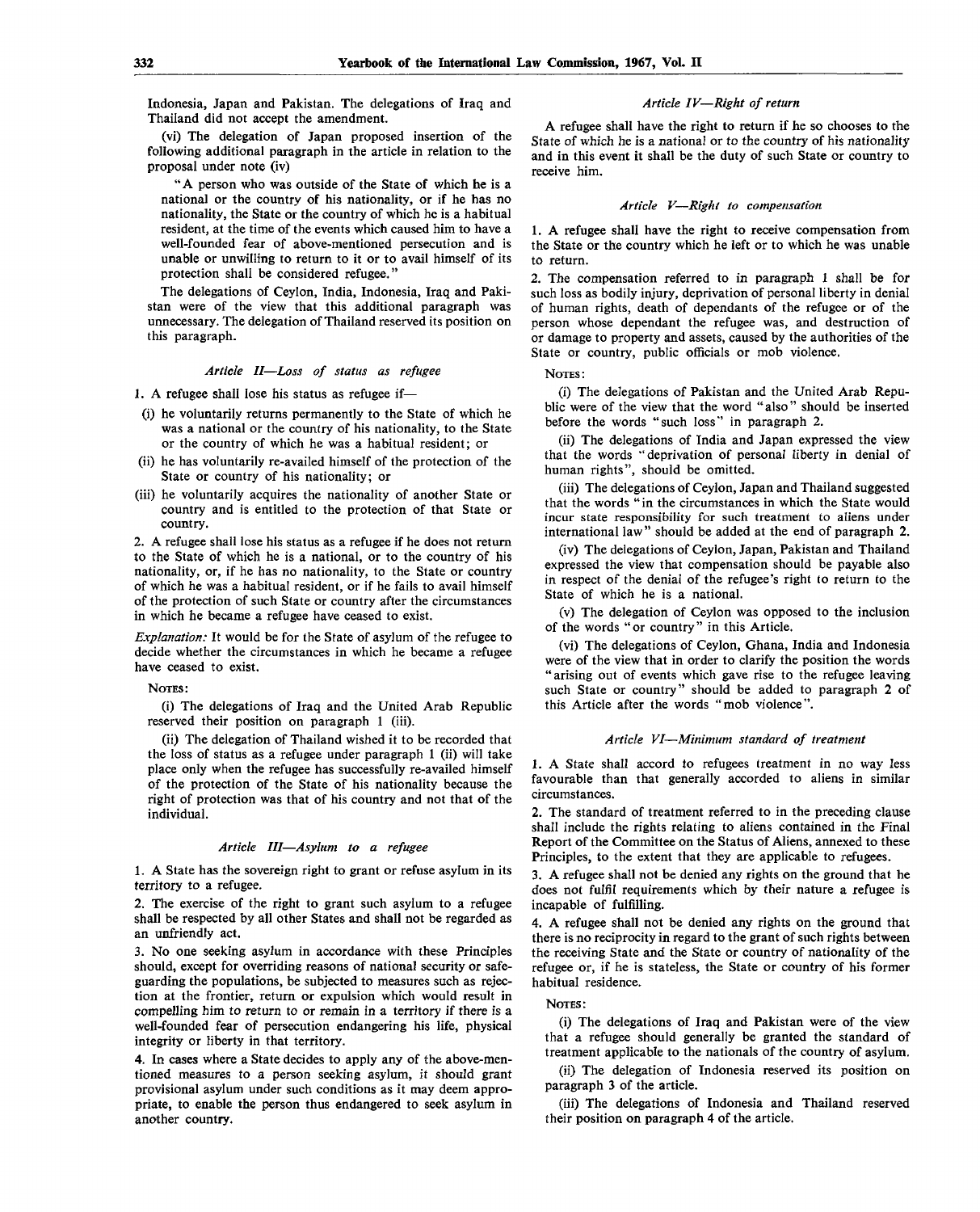### *Article VII—Obligations*

*A* refugee shall not engage in subversive activities endangering the national security of the country of refuge, or in activities inconsistent with or against the principles and purposes of the United Nations.

#### NOTES:

(i) The delegations of India, Japan and Thailand were of the view that the words "or any other country" should be added after the words "the country of refuge" in this article. The other delegations were of the view that such addition was not necessary.

(ii) The delegation of Iraq was of the view that the inclusion of the words " or in activities inconsistent with or against the principles and purposes of the United Nations" was inappropriate as in this article what was being dealt with was the right and obligation of the refugee and not that of the State.

#### *Article VIII—Expulsion and deportation*

1. Save in the national or public interest or on the ground of violation of the conditions of asylum, the State shall not expel a refugee.

2. Before expelling a refugee, the State shall allow him a reasonable period within which to seek admission into another State. The State shall, however, have the right to apply during the period such internal measures as it may deem necessary.

3. A refugee shall not be deported or returned to a State or country where his life or liberty would be threatened for reasons of race, colour, religion, political belief or membership of a particular social group.

NOTES :

(i) The delegations of Ceylon, Ghana and Japan did not accept the text of paragraph 1. In the views of these delegations the text of this paragraph should read as follows:

" A State shall not expel or deport a refugee save on ground of national security or public order, or a violation of any of the vital or fundamental conditions of asylum".

(ii) The delegations of Ceylon and Ghana were of the view that in paragraph 2 the words "as generally applicable to aliens under such circumstances" should be added at the end of the paragraph after the word "necessary".

## *Article IX*

Nothing in these articles shall be deemed to impair any higher rights and benefits granted or which may hereafter be granted by a State to refugees.

#### ANNEX C

#### **Statement by Mr. Mustafa Kamil Yasseen, Chairman of the International Law Commission, Observer, 16 August 1966**

#### Mr. Chairman:

First of all, I should like to thank you and the other members of the Asian-African Legal Consultative Committee, both on behalf of the International Law Commission and on my own behalf, for the warm welcome I have received. I take it as a tribute to the importance which is attached, both by your Committee and by the International Law Commission, to the regular contacts which have been established between the two bodies.

These contacts and the co-operation which they aim to develop can do much toward promoting the codification and progressive development of international law, which is the purpose of the International Law Commission, and they also serve the interests of the Governments participating in the Asian-African Committee. One of the functions of the Committee, as stated in article 3 of its Statute, is to "examine questions that are under consideration by the International Law Commission and to arrange for the views of the Committee to be placed before the said Commission". To this provision the Committee at its Fifth Session at Rangoon in 1962 added the following function: "to consider the reports of the Commission and to make recommendations thereon to the Governments of the participating countries." The work of codification and progressive development in the framework of the United Nations must take full account of the interests and positions of States in all parts of the world, and those of the States in Asia and Africa, which constitute more than half the membership of the United Nations, have particular weight in this connexion. The study of the Commission's drafts by the Asian-African Committee will promote wider knowledge and understanding of them, and will enable Governments of Asia and Africa to take their positions in the light of that knowledge and understanding. The Committee, which is composed of experts in international law, can thus assist Governments in order to enable them to point out any gaps which may exist in the Commission's drafts, and also any portions of them which may be inconsistent with the interests and positions of those Governments.

This role of the Asian-African Committee in this regard takes on added importance in view of the results of the eighteenth session of the International Law Commission, which took place in Geneva from 4 May to 19 July 1966. At that session the Commission finally adopted a set of seventy-five draft articles on the law of treatics,<sup>a</sup> and will submit them to the United Nations General Assembly at its next session. The law of treaties is a topic on which the Commission has been working since its first session in 1949, and to which it has devoted about twice as many meetings as to any other topic. The law of treaties is not only the most difficult topic which the Commission has ever dealt with, but also the most important, in view of the increasing tendency for more and more areas of international relations to be governed by treaty law rather than by customary law.

Furthermore, the Commission has unanimously recommended that the General Assembly should convoke an international conference of plenipotentiaries to study the Commission's draft articles on the law of treaties and to conclude a convention on the subject.<sup>b</sup> The Commission has explained in its reports the reasons that led it to recommend the conclusion of a convention rather than the drawing up of an expository code. These reasons were as follows:

"First, an expository code, however well formulated, cannot in the nature of things be so effective as a convention for consolidating the law; and consolidation of the law of treaties is of particular importance at the present time when so many new States have recently become members of the international community. Secondly, the codification of the law of treaties through a multilateral convention would give all the new States the opportunity to participate directly in the formulation of the law if they so wished; and their participation in the work of codification appears to the Commission to be extremely desirable in order that the law of treaties may be placed upon the widest and most secure foundations."<sup>e</sup>

The effort to codify and progressively develop the law of treaties presents an important challenge and opportunity to Governments, particularly to those of newly independent States—which are

a  *Yearbook of the International Law Commission, 1966,* vol. II, document A/6309/Rev.l, part II, pp. 177-187.

<sup>6</sup>  *Ibid.,* p. 177, para. 36.

c  *Yearbook of the International Law Commission, 1962,* vol. II, p. 160, para. 17.